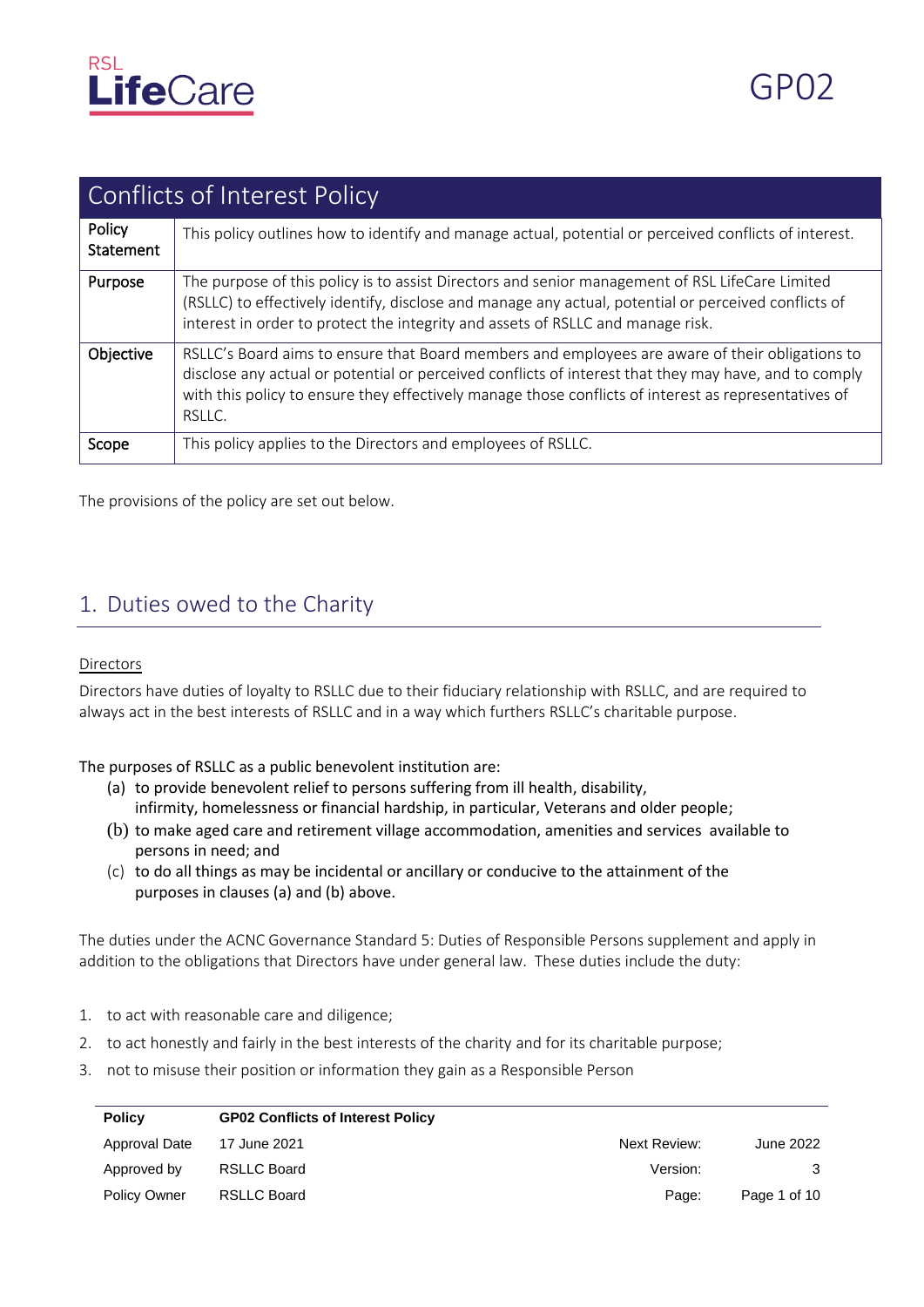

- 4. to disclose conflicts of interest;
- 5. to ensure that the financial affairs of the charity are managed responsibly; and
- 6. not to allow the charity to operate while it is insolvent.

#### **Employees**

All employees have duties of loyalty and fidelity to RSLLC under general law by virtue of their employment relationship with RSLLC. In some cases, where the employee is in a special position of trust or confidence, a fiduciary obligation may also arise. The duty of fidelity requires that an employee must not use information obtained in the course of their employment to the detriment of the employer.

Where a situation of conflict arises, there is a risk that a person will decide based on, or affected by, these influences, rather than in the best interests of RSLLC. This risk must be managed accordingly.

# 2. Definition of conflicts of interest

A conflict of interest occurs when a person's personal and/or professional interests or duties conflict with their responsibilities to act in the best interests of RSLLC.

Personal interests include direct interests (i.e. a person's own interests) as well as those of family, close friends, or other organisations that a person may be involved with or have an interest in (for example, as a shareholder). It also includes a conflict between a Director's (or employee's) duty to RSLLC and another duty that the person has (for example, to another entity).

A conflict of interest may be actual, potential or perceived and may be financial (e.g. giving RSLLC contracts to a business in which the Director or employee owns shares) or non-financial (e.g. advocating for RSLLC to employ a family member or close friend (nepotism)).

Examples of interests, positions and relationships that might give rise to an actual, potential or perceived conflict of interest include if the Director or employee:

• is, or has been within the last three years, in a material business relationship (e.g. as a supplier, professional adviser, consultant or customer) with RSLLC, or is associated with someone (family or friends) with such a relationship;

• is, or has been within the last three years, engaged in paid or volunteer work of any other organisation having a material business relationship with RSLLC;

• is, or has been within the last three years, a Board member or trustee of any other organisation having a material business relationship with RSLLC;

• is, or has been within the last three years, in a material business relationship with, or a director, member, or trustee of any other organisation having a material business relationship with an entity in direct competition with RSLLC.

| <b>Policy</b>       | <b>GP02 Conflicts of Interest Policy</b> |              |              |
|---------------------|------------------------------------------|--------------|--------------|
| Approval Date       | 17 June 2021                             | Next Review: | June 2022    |
| Approved by         | RSLLC Board                              | Version:     | 3            |
| <b>Policy Owner</b> | <b>RSLLC Board</b>                       | Page:        | Page 2 of 10 |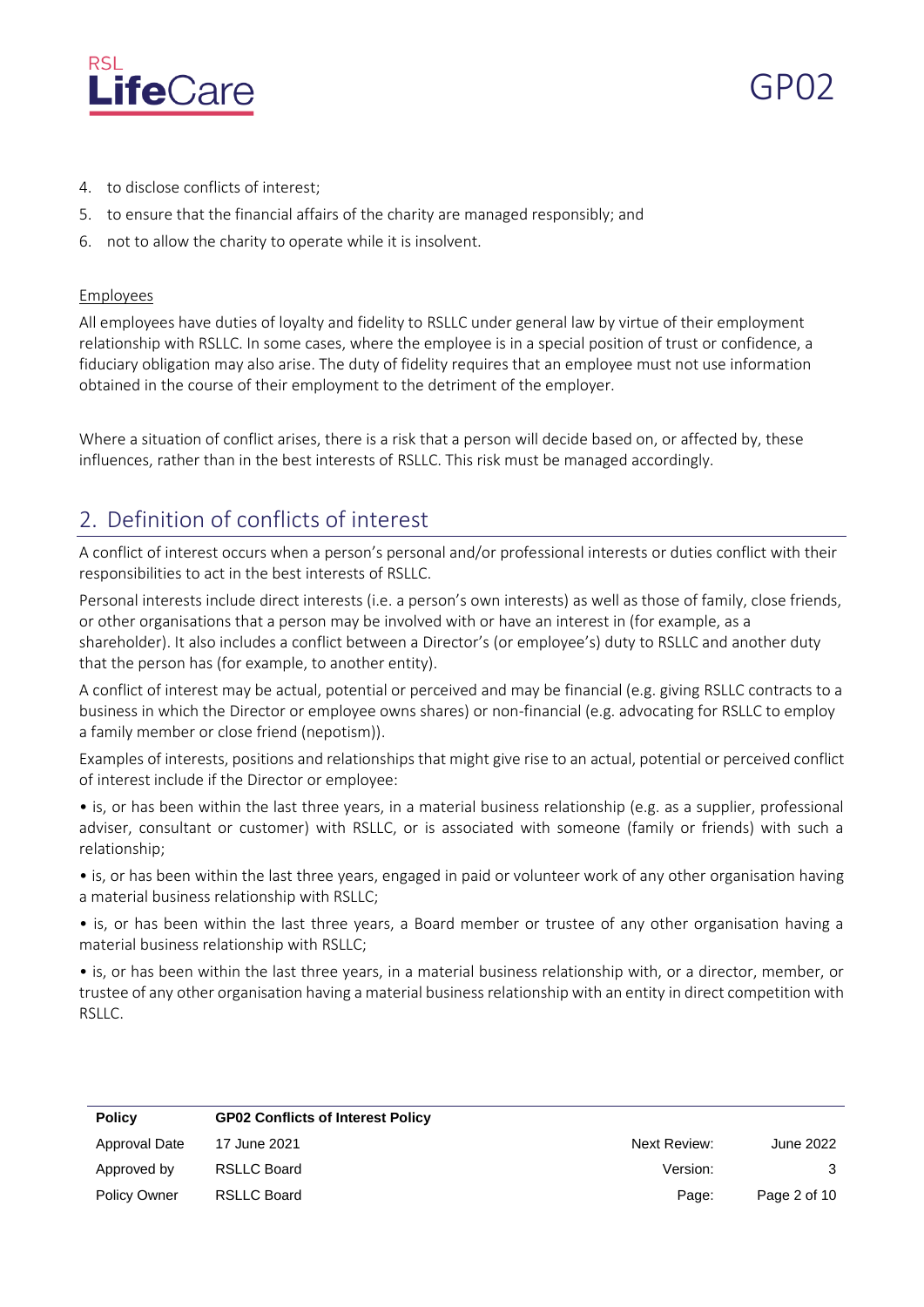

A useful way to identify conflicts of interest is to use the "impartial observer test" recommended by the Australian Charities and Not-for-profits Commission (ACNC): as a Director or employee of RSLLC, would an impartial observer think that you are likely to, or may be likely to, be improperly affected by your personal interests?<sup>1</sup>

## 3. Policy

This policy has been developed because conflicts of interest have the potential to arise, but do not need to present a significant impediment to the good governance and operations of RSLLC if they are openly and effectively managed. It is the policy of RSLLC as well as a responsibility of the Board, that ethical, legal, financial or other conflicts of interest be avoided and that any such conflicts (where they do arise) do not conflict with an individual's obligations to act in the best interests of RSLLC. RSLLC will manage conflicts of interest by requiring Board members and employees to:

- 1. avoid conflicts of interest where possible;
- 2. identify and disclose any conflicts of interest (whether actual, potential or perceived);
- 3. carefully manage any conflicts of interest; and
- 4. follow this policy and respond to any breaches.

#### Responsibility of the Board

The Board is responsible for:

- 1. ensuring compliance with the law and the constitution regarding conflicts of interest;
- 2. establishing a system for identifying, disclosing and managing conflicts of interest across RSLLC;
- 3. monitoring compliance with this policy; and
- 4. reviewing this policy on an annual basis, to ensure that the policy is operating effectively.

#### Duty to Avoid Conflicts

The section above outlines the duties owed by the Directors and employees to RSLLC. In broad terms the duty is summarised as follows:

- 1. they must avoid conflicts of interest and not take advantage of such a conflict;
- 2. they must disclose any situation where they may appear to have a conflict between their duty to act and a personal interest to the Company Secretary; and
- 3. they must not, in any matter falling within the scope of their service, have a personal interest or inconsistent engagement with a third party, except with the informed consent of the Board (excluding any Director subject of a conflict of interest as the case may be).

|  |  | $^1$ ACNC, November 2015, Managing Conflicts of Interest: A guide for charity Board members |  |
|--|--|---------------------------------------------------------------------------------------------|--|
|--|--|---------------------------------------------------------------------------------------------|--|

| <b>Policy</b>       | <b>GP02 Conflicts of Interest Policy</b> |              |              |
|---------------------|------------------------------------------|--------------|--------------|
| Approval Date       | 17 June 2021                             | Next Review: | June 2022    |
| Approved by         | RSLLC Board                              | Version:     | 3            |
| <b>Policy Owner</b> | RSLLC Board                              | Page:        | Page 3 of 10 |
|                     |                                          |              |              |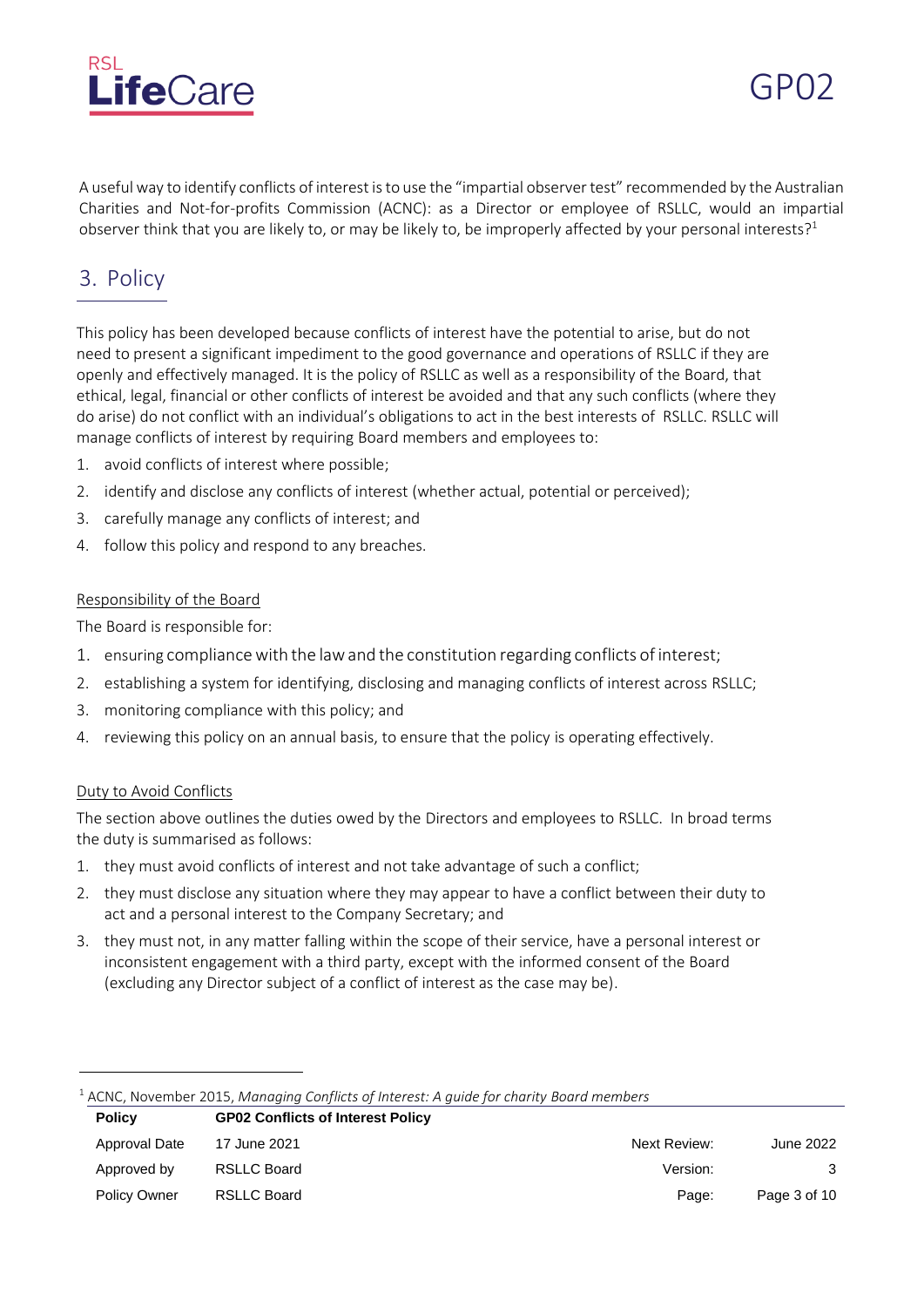

GP02

#### Identification and disclosure of conflicts of interest

The Company Secretary will keep and maintain a Register of Interests for Directors (Register of Interests – Directors), Senior Management (Register of Interests – Senior Management) and Employees (Register of Interests – Employees). These registers will contain the nature and extent of the person's interest in the matter and any steps taken to address it.

Directors will be required to complete the Disclosure Statement in the Annexure to this Policy upon appointment to the Board and each time their circumstances change, to keep their disclosures always updated. This must be done in writing to the Company Secretary (including by email) using the form annexed to this policy and/or by making a disclosure to the Chair of the RSLLC Board at a Board meeting or Committee Chair of sub-committee of the RSLLC Board at a sub-committee meeting. In the latter events, the relevant Chair shall ensure that the Company Secretary is likewise notified, where the Company Secretary is not present at that meeting. The Company Secretary must keep the Chair updated of any such disclosures promptly after disclosure is made to the Company Secretary if the Chair is not already aware of the matter.

In the case of employees:

- 1. the Company Secretary will make enquiry of senior management every 6 months following the approval of this policy (who in turn must make enquiry of their reports, and report any disclosures promptly to the Company Secretary); and
- 2. notification can otherwise be made by an employee at any time in writing to the Company Secretary (including by email) using the information outlined in the Annexure to this policy and copied to the employee's line manager. Employees are encouraged to contact the Company Secretary for guidance where they need clarification on their obligations.

Once an actual, potential or perceived conflict of interest isidentified, and notified to the Company Secretary, the Company Secretary must, as soon as practicable, ensure that it is entered onto the relevant Register of Interests. The Company Secretary will circulate an updated copy of the Register of Interests --Directors to all Directors with the Board papersfor each Board meeting and ensure that it is available at each Board meeting. This will assist Directors to comply with their obligation to disclose any actual, potential or perceived conflicts of interests to the other Directors.

Without limitation to the foregoing, it is the responsibility of the Director subject to a conflict of interest to ensure that the nature of their interest is disclosed at any Board meeting at which a matter is considered if that interest has not been previously disclosed, has materially increased or changed or, in any other case, at the first Board meeting after the acquisition of thoseinterests. Disclosures should be made in writing. If a Director is unsure whether something may be considered a conflict of interest, they should raise it with the Company Secretary or Chair.

The Company Secretary must provide the Register of Interests – Directors to Directors onrequest and to all new Directors for their information as part of their Board induction.

| <b>Policy</b>       | <b>GP02 Conflicts of Interest Policy</b> |              |              |
|---------------------|------------------------------------------|--------------|--------------|
| Approval Date       | 17 June 2021                             | Next Review: | June 2022    |
| Approved by         | <b>RSLLC Board</b>                       | Version:     | 3            |
| <b>Policy Owner</b> | <b>RSLLC Board</b>                       | Page:        | Page 4 of 10 |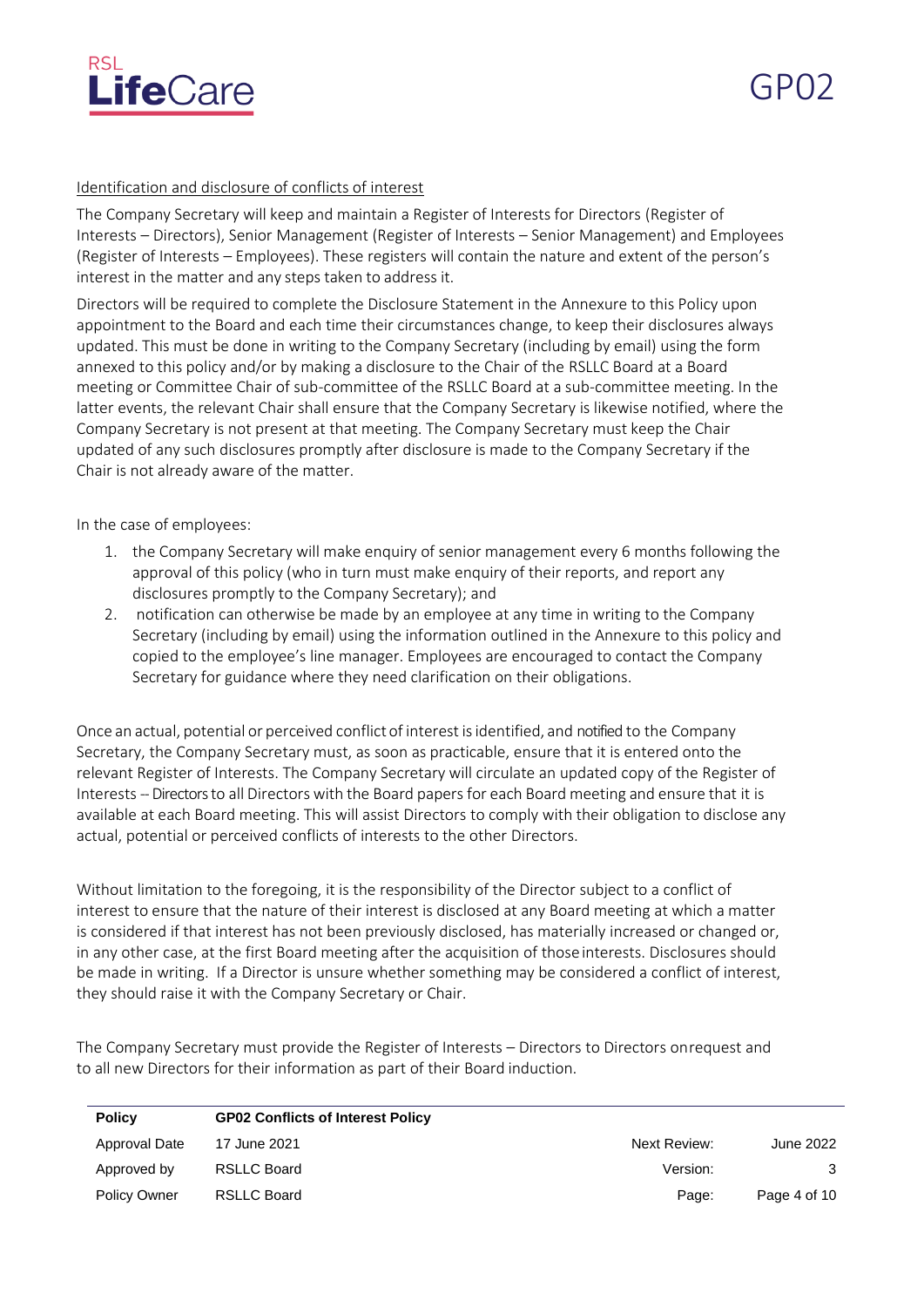

#### Note: A notice of an interest must be recorded in the Register of Interests before the interest gives rise to an actual, perceived or potential conflict of interest.

#### What is Disclosable?

Directors must make a disclosure to the Company Secretary regarding any actual, perceived or potential conflicts of interests with regard to the definition contained in section 2 above and the interests set out in the Annexure, to be included in the Register of Interests – Directors.

For the purpose of the Constitution, this disclosure will constitute general notice that he/she is to be regarded as interested in all transactions with such person, firm or body.

#### Confidentiality of disclosures

The confidentiality of information in each ofthe Registers of Interests will be maintained with only Board members, the CEO, COO, CFO, General Counsel, and the Company Secretary and their administrative assistants (under a duty of confidentiality) having access to the register. The register may also be submitted to ACNC upon request.

Should any additional restrictions on disclosure of conflicts be requested and agreed at any Board meeting, those restrictions will be enforced by the Company Secretary.

# 4. Action required for management of conflicts of interest: Board Members

#### Conflicts of interest of Board members

Once the conflict of interest has been disclosed, the Board (excluding the Board member disclosing and any other conflicted Board member) must decide whether those conflicted Board members should:

- 1. vote on the matter (this is a minimum);
- 2. participate in any debate; or
- 3. be present in the room during the debate and the voting.

However, if the interest is a *material personal interest* in a matter being consideredat a Board meeting, the Director's entitlement to vote, or be present in the meeting room, is restricted in accordance with section 195 of the Corporations Act which states that the Director with a material personal interest may not be present or vote unless an exception applies.

The key exemption is where the other Directors who do not have a material personal interest have identified the Director and their material personal interest and passed a resolution, that such interest should not disqualify the Director from voting.

| <b>Policy</b>       | <b>GP02 Conflicts of Interest Policy</b> |              |              |
|---------------------|------------------------------------------|--------------|--------------|
| Approval Date       | 17 June 2021                             | Next Review: | June 2022    |
| Approved by         | RSLLC Board                              | Version:     | 3            |
| <b>Policy Owner</b> | RSLLC Board                              | Page:        | Page 5 of 10 |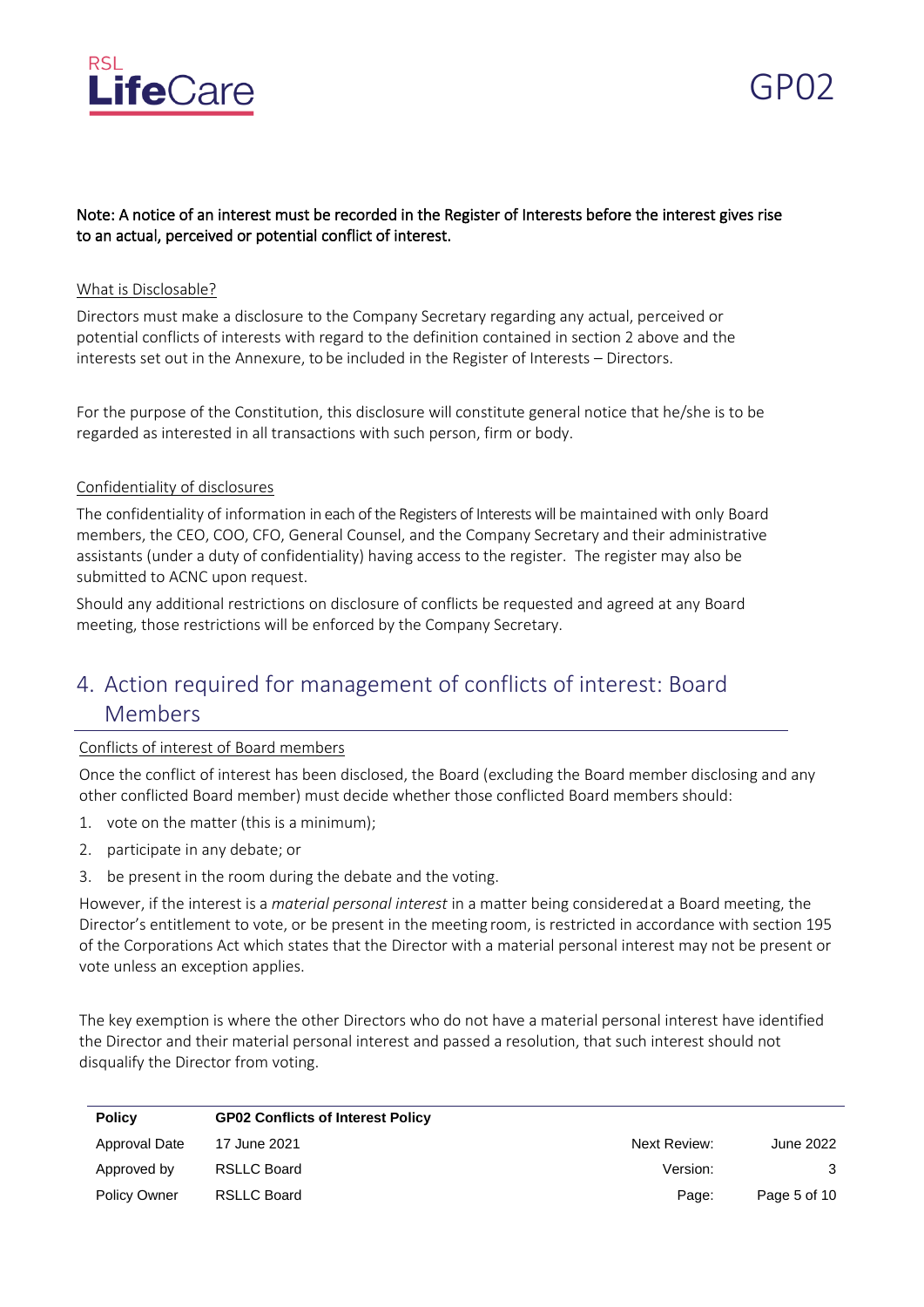

*Material personal interest* is not defined. It must be of some substance or value, rather than merely a slight interest. It must be one that could have the capacity to influence the vote of the Director upon the decision to be made. An example may be a related party transaction under which fees are payable to a third-party firm of which the Director is a member.

If the relevant meeting is held using videoconferencing or streaming technology, the Director should still absent his/herself from the proceedings while the discussion and voting takes place.

Subject to compliance with RSLLC's policies and the law, no Director is disqualified from contracting with a third party firm or holding any other office in a third party firm, provided such engagement is on commercial, arm's length terms. However, in exceptional circumstances, such as where a conflict is very significant or likely to impact on regular decision-making at Board level, it may be worthwhile considering whether it is appropriate for the conflicted Director to resign from the Board.

Directors should also note that the related party provisions of the Corporations Act apply to charities, the key obligations of which are summarised in the Related Party Transactions Policy (GP07).

#### What should be considered when deciding what action to take

In deciding what approach to take, the Board will consider:

- 1. whether the conflict needs to be avoided or simply documented;
- 2. whether the conflict will realistically impair the disclosing person's capacity to impartially participate in decision-making;
- 3. alternative options to avoid the conflict;
- 4. RSLLC's objects and resources; and
- 5. the possibility of creating an appearance of improper conduct that might impair confidence in, or the reputation of, RSLLC.

The approval of any action requires the agreement of a majority of the Board (excluding any conflicted Board member/s) who are present and voting at the meeting. The action and result of the voting will be recorded in the minutes of the meeting and in the Register of Interests – Directors.

#### Conflicts of interest arising from charitable fund-raising authority

As an authorised fundraiser subject to the Charitable Fundraising Authority Conditions in NSW, RSLLC must establish a mechanism for dealing with any conflicts of interest. In establishing that mechanism under this policy, the specific conditions of RSLLC 's authority also require that Board members that are remunerated:

1. must be excluded from that part of a meeting where their appointment, conditions of service, remuneration or any proposal for the supply of goods and services by them, or their immediate families, is being considered; and

| <b>Policy</b>       | <b>GP02 Conflicts of Interest Policy</b> |              |              |
|---------------------|------------------------------------------|--------------|--------------|
| Approval Date       | 17 June 2021                             | Next Review: | June 2022    |
| Approved by         | RSLLC Board                              | Version:     | 3            |
| <b>Policy Owner</b> | RSLLC Board                              | Page:        | Page 6 of 10 |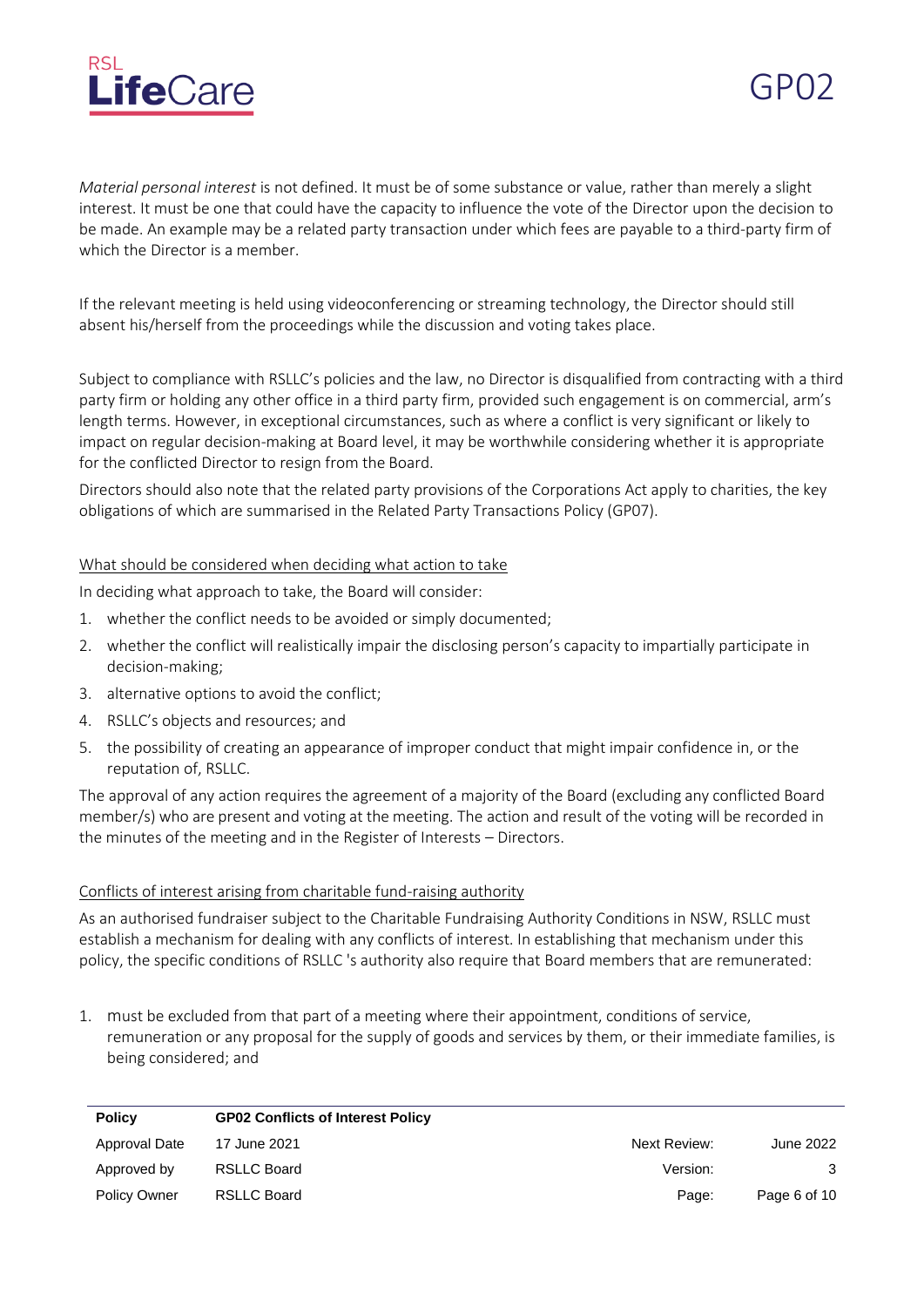

2. must not be counted in a quorum for that part of the meeting where their appointment, conditions of service, remuneration or any proposal for the supply of goods and services by them, or their immediate families, is being considered.

Furthermore, the Charitable Fundraising Authority Conditions require the appointment, conditions of service, remuneration or supply of goods or services by a Board member must be ratified at a general meeting of RSLLC members, and the remuneration of Board members approved by NSW Fair Trading (on delegation from the Minister for Better Regulation and Innovation).

## 5. Action required for the management of conflicts of interest: Employees

#### Conflicts of interest of Senior Managers

The Company Secretary will maintain a separate Register of Interests – Senior Management for Executive and General Managers. This register will contain the nature and extent of the person's interest in the matter and any steps taken to address it.

Once a conflict of interest has been disclosed or identified, the CEO must consider how the conflict of interest is to be managed. In exceptional circumstances, such as where a conflict is very significant or likely to impact day-to-day decision making in the role delegated to the relevant manager on an ongoing basis, it may be worth considering whether it is appropriate for the person conflicted to resign or to alter or reduce their duties with RSLLC.

#### Conflicts of interest of other Employees

The Company Secretary will maintain a separate Register of Interests – Employees. Once a conflict of interest has been disclosed or identified, a line manager must make sure that the conflict is promptly escalated to the executive committee (which is convened by the CEO). The executive committee must consider how the conflict of interest is to be managed. In exceptional circumstances, such as where a conflict is very significant, it may be worth considering whether it is appropriate for the person conflicted to resign.

#### What should be considered when deciding what action to take

In deciding what approach to take, consideration needs to be given to:

- 1. whether the conflict needs to be avoided or simply documented;
- 2. whether the conflict will realistically impair the disclosing person's capacity to discharge their role, including all delegated authorities;
- 3. alternative options to avoid the conflict;
- 4. RSLLC's objects and resources; and

| <b>Policy</b>       | <b>GP02 Conflicts of Interest Policy</b> |              |              |
|---------------------|------------------------------------------|--------------|--------------|
| Approval Date       | 17 June 2021                             | Next Review: | June 2022    |
| Approved by         | <b>RSLLC Board</b>                       | Version:     | 3            |
| <b>Policy Owner</b> | <b>RSLLC Board</b>                       | Page:        | Page 7 of 10 |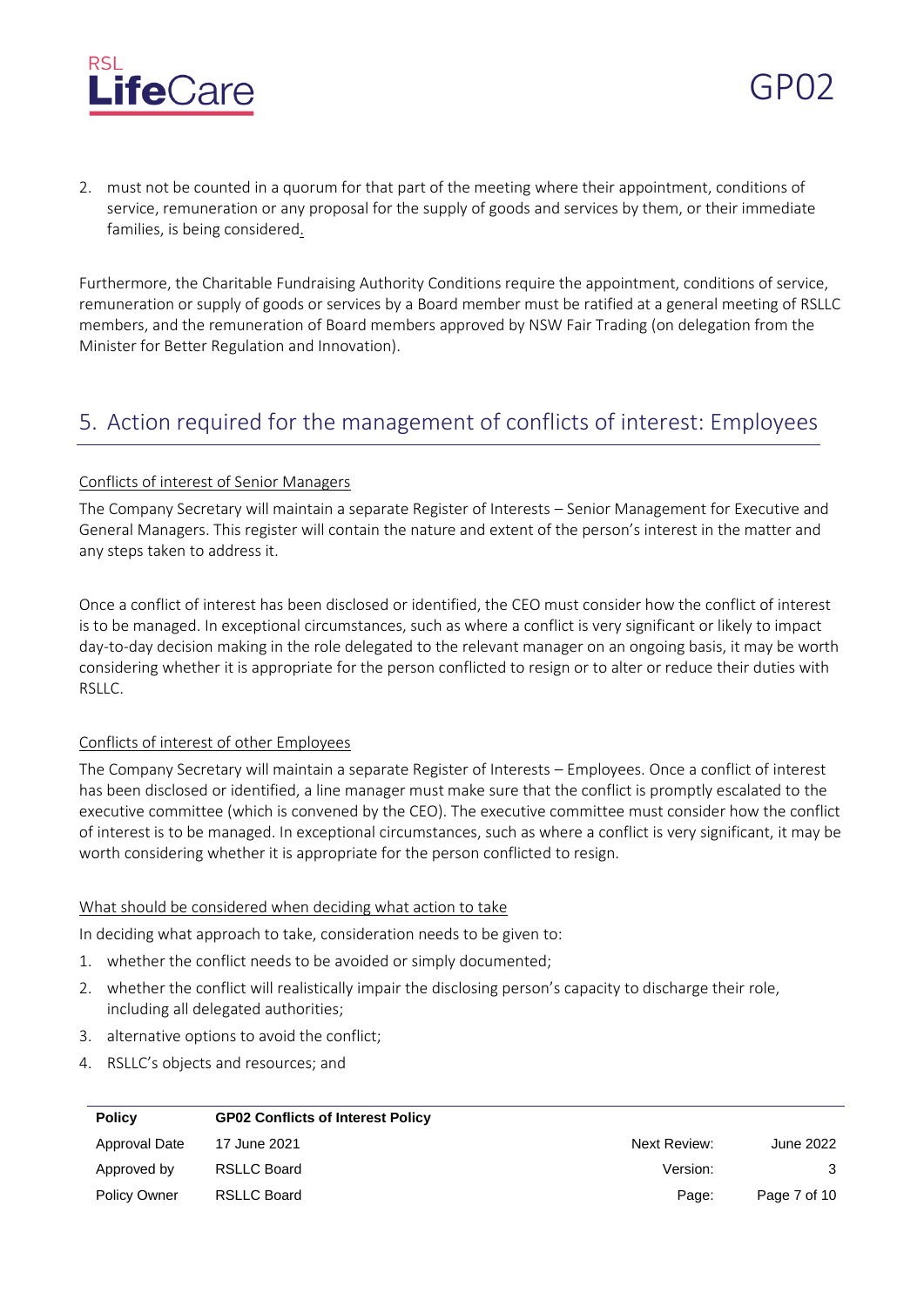

5. the possibility of creating an appearance of improper conduct that might impair confidence in, or the reputation of, RSLLC.

GP02

The approval of any action requires the agreement of a majority of the Board/executive who are present and voting at the meeting/committee. The action and result of the voting will be recorded in the minutes of the meeting/committee and in the relevant Register of Interests.

The Registers of Interests and actions taken by an executive committee will be reviewed on a regular basis by the Board.

## 6. Compliance with the policy

The Chair will be available to discuss with all Directors and management the application of this policy to the circumstances and provide guidance regarding disclosure of interests, if required.

If a Director or manager has a reason to believe that a person subject to the policy has wilfully or negligently failed to comply with it, they should refer the matter in the first instance to the Chairman (or the full Board (if there is a concern about the Chairman's interests)) who must initiate an investigation into the circumstances. The Director, or manager or any other employee may also make a disclosure under the Whistle-blower Policy (GP11).

If it is found that this person has failed to disclose a conflict of interest, the Board (in relation to a Director or the CEO) or CEO (in relation to an employee), as applicable, may take such action against them as is reasonably required to protect the interests and reputation of the charity. This may include seeking to terminate their relationship with RSLLC.

# 7. Related documents and references (internal & external)

- 1. ACNC Guide: Managing Conflicts of Interest Guide
- 2. ACNC Guide: Gifts and Honorariums Guide
- 3. Board Code of Conduct (GP 05)
- 4. Related Party Transactions (GP07)
- 5. Whistle-blower Policy (GP11)

| <b>Policy</b>       | <b>GP02 Conflicts of Interest Policy</b> |              |              |
|---------------------|------------------------------------------|--------------|--------------|
| Approval Date       | 17 June 2021                             | Next Review: | June 2022    |
| Approved by         | RSLLC Board                              | Version:     |              |
| <b>Policy Owner</b> | RSLLC Board                              | Page:        | Page 8 of 10 |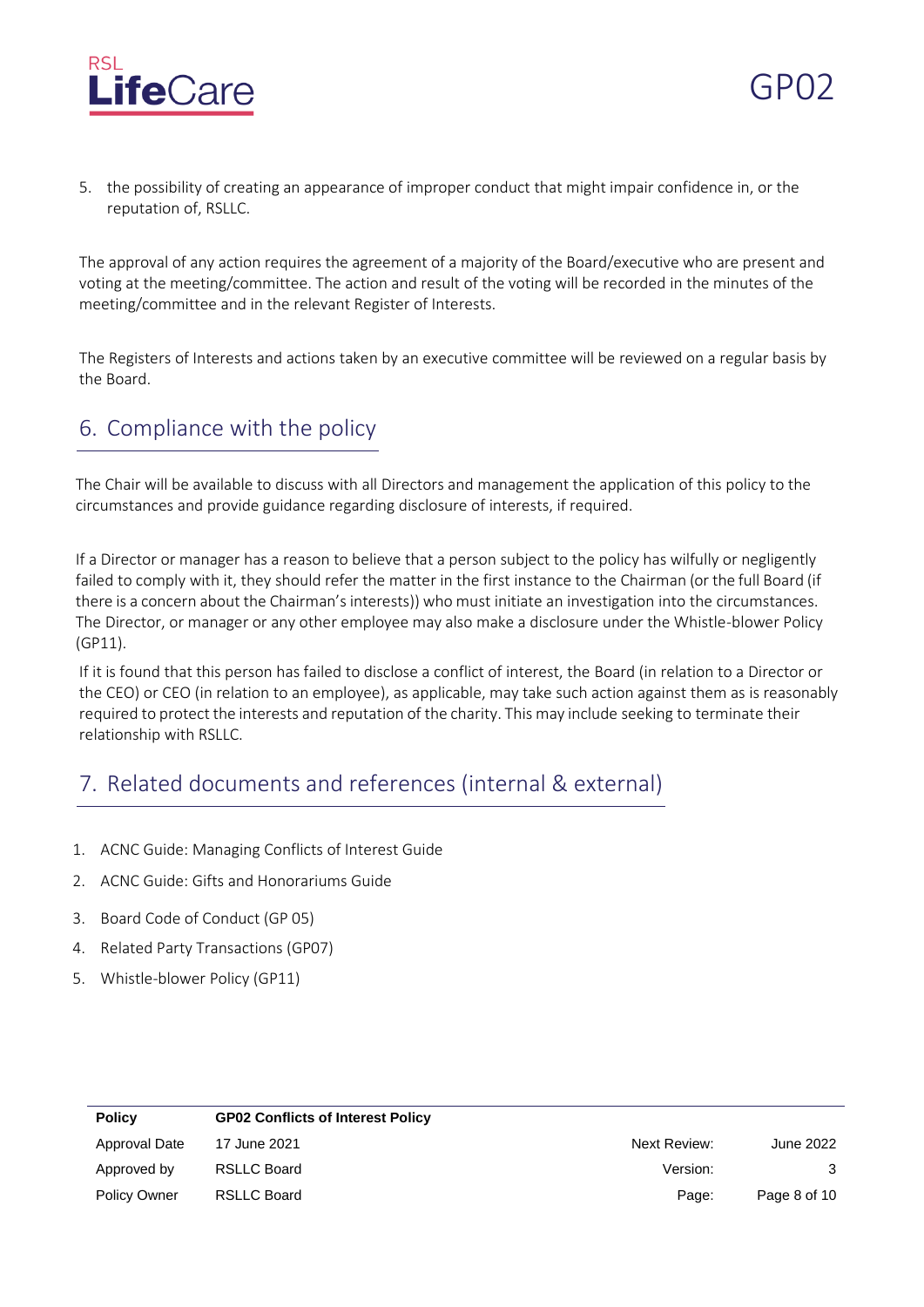

 $GP()$ 

## Annexure

## Conflict of Interest Disclosure Statement

To: Company Secretary (companysecretary@rsllifecare.org.au) For the purpose of updating the Register of Interests

From: Date

#### Subject: Disclosure of Conflict of Interest

With regard to my service as [a Director on the Board of RSLLC][a Director on a Board sub-Committee][an employee of RSLLC], I have the following intereststo reportwhichmay give rise to perceived, potential or actualmaterial conflicts of interest, as detailed below [and in the attachments].

- I am affiliated with another charity (provide details)
- I am affiliated (including directorships or memberships) with a vendor, supplier, or other party having or wishing to have a direct or indirect interest in a business transaction, agreement or investment with RSLLC (provide details)
- I have business dealings or transaction with a vendor, supplier or any other party having or wishing to have a direct or indirect interest in a business transaction, agreement or investment with RSLLC which could result in benefit to me (provide details)
- I or person(s) I have affiliation with have interest in purchasing services from RSLLC (provide details)
- I am affiliated with an employee of RSLLC (provide details), noting that an affiliated person(s) is a party to or have an interest in any pending legal proceedings involving RSLLC (provide details)
- Other (provide detail)

Signed ……………………………………………………………………..

| <b>Policy</b>       | <b>GP02 Conflicts of Interest Policy</b> |              |              |
|---------------------|------------------------------------------|--------------|--------------|
| Approval Date       | 17 June 2021                             | Next Review: | June 2022    |
| Approved by         | RSLLC Board                              | Version:     |              |
| <b>Policy Owner</b> | RSLLC Board                              | Page:        | Page 9 of 10 |